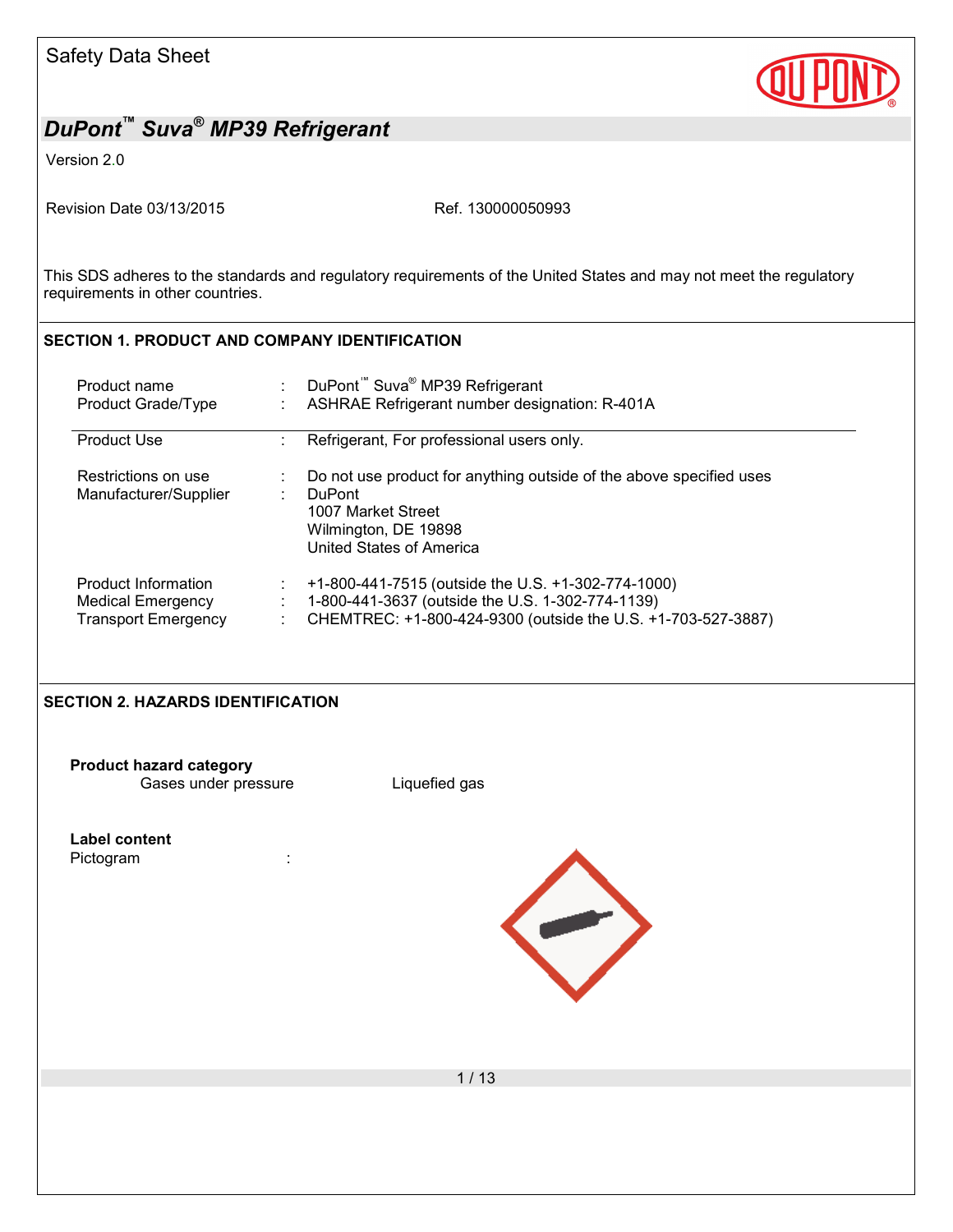

#### Version 2.0

| Revision Date 03/13/2015         | Ref. 130000050993                                          |
|----------------------------------|------------------------------------------------------------|
| Signal word                      | : Warning                                                  |
| Hazardous warnings               | : Contains gas under pressure; may explode if heated.      |
| Hazardous prevention<br>measures | : Protect from sunlight. Store in a well-ventilated place. |

### **Other hazards**

Misuse or intentional inhalation abuse may lead to death without warning. Vapours are heavier than air and can cause suffocation by reducing oxygen available for breathing. Rapid evaporation of the liquid may cause frostbite.

### **SECTION 3. COMPOSITION/INFORMATION ON INGREDIENTS**

| Component                                     | CAS-No.   | Concentration |
|-----------------------------------------------|-----------|---------------|
| Chlorodifluoromethane (HCFC-22)               | 75-45-6   | 53 %          |
| 1-Chloro-1,2,2,2-tetrafluoroethane (HCFC-124) | 2837-89-0 | 34%           |
| 1,1-Difluoroethane (HFC-152a)                 | 75-37-6   | 13 %          |

### **SECTION 4. FIRST AID MEASURES**

General advice : Never give anything by mouth to an unconscious person. When symptoms persist or in all cases of doubt seek medical advice.

- Inhalation : Remove from exposure, lie down. Move to fresh air. Keep patient warm and at
	- rest. Artificial respiration and/or oxygen may be necessary. Consult a physician.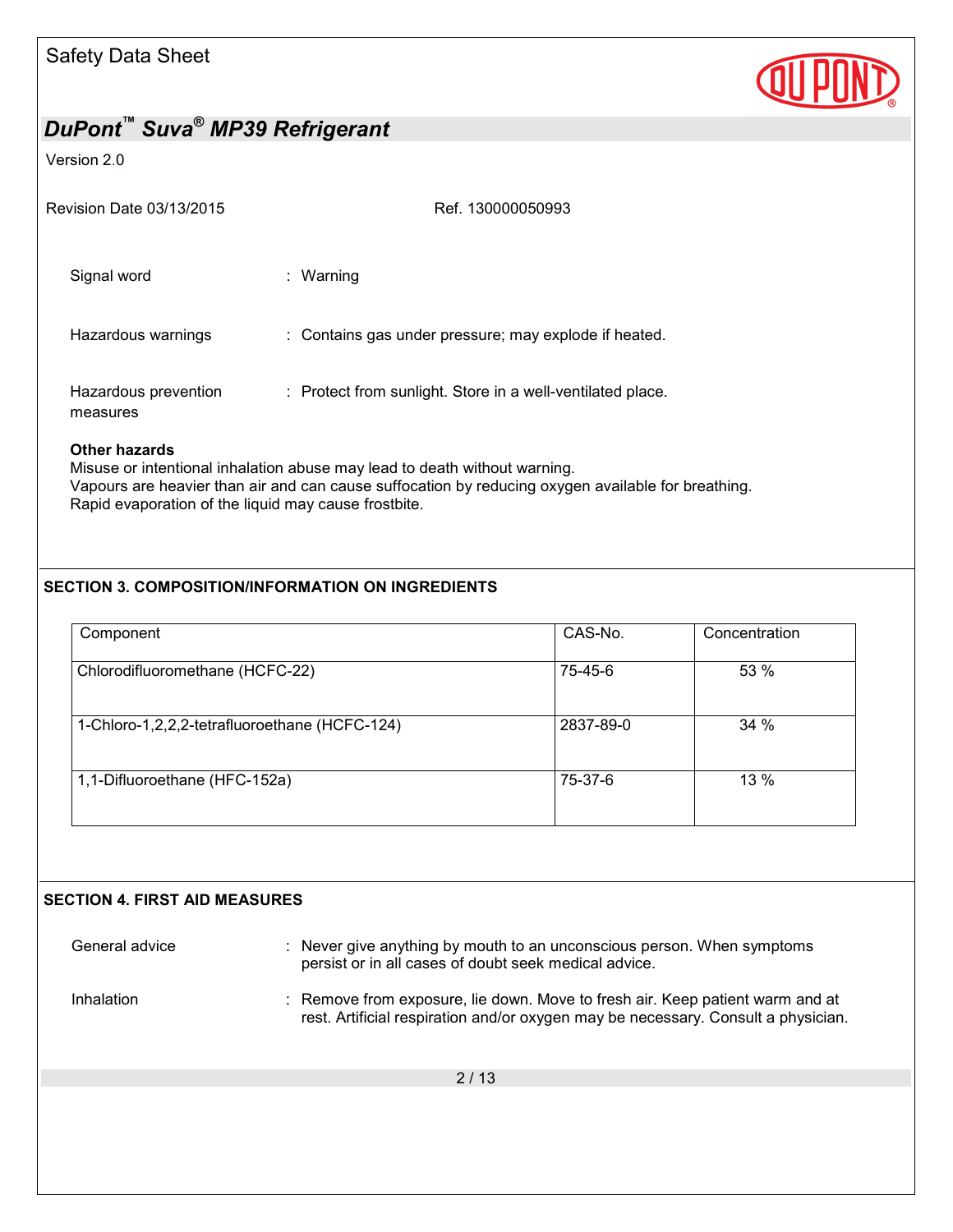

Version 2.0

| Revision Date 03/13/2015                                 | Ref. 130000050993                                                                                                                                                                                   |
|----------------------------------------------------------|-----------------------------------------------------------------------------------------------------------------------------------------------------------------------------------------------------|
| Skin contact                                             | : Take off contaminated clothing and shoes immediately. Flush area with<br>lukewarm water. Do not use hot water. If frostbite has occurred, call a<br>physician.                                    |
| Eye contact                                              | : Rinse immediately with plenty of water and seek medical advice.                                                                                                                                   |
| Ingestion                                                | : Is not considered a potential route of exposure.                                                                                                                                                  |
| Most important<br>symptoms/effects, acute<br>and delayed | : Anaesthetic effects Light-headedness irregular heartbeat with a strange<br>sensation in the chest, heart thumping, apprehension, feeling of fainting,<br>dizziness or weakness                    |
| Protection of first-aiders                               | : If potential for exposure exists refer to Section 8 for specific personal protective<br>equipment.                                                                                                |
| Notes to physician                                       | : Because of possible disturbances of cardiac rhythm, catecholamine drugs,<br>such as epinephrine, that may be used in situations of emergency life support<br>should be used with special caution. |

### **SECTION 5. FIREFIGHTING MEASURES**

| Suitable extinguishing media      | the surrounding environment.    | Use extinguishing measures that are appropriate to local circumstances and |
|-----------------------------------|---------------------------------|----------------------------------------------------------------------------|
| Unsuitable extinguishing<br>media | : No applicable data available. |                                                                            |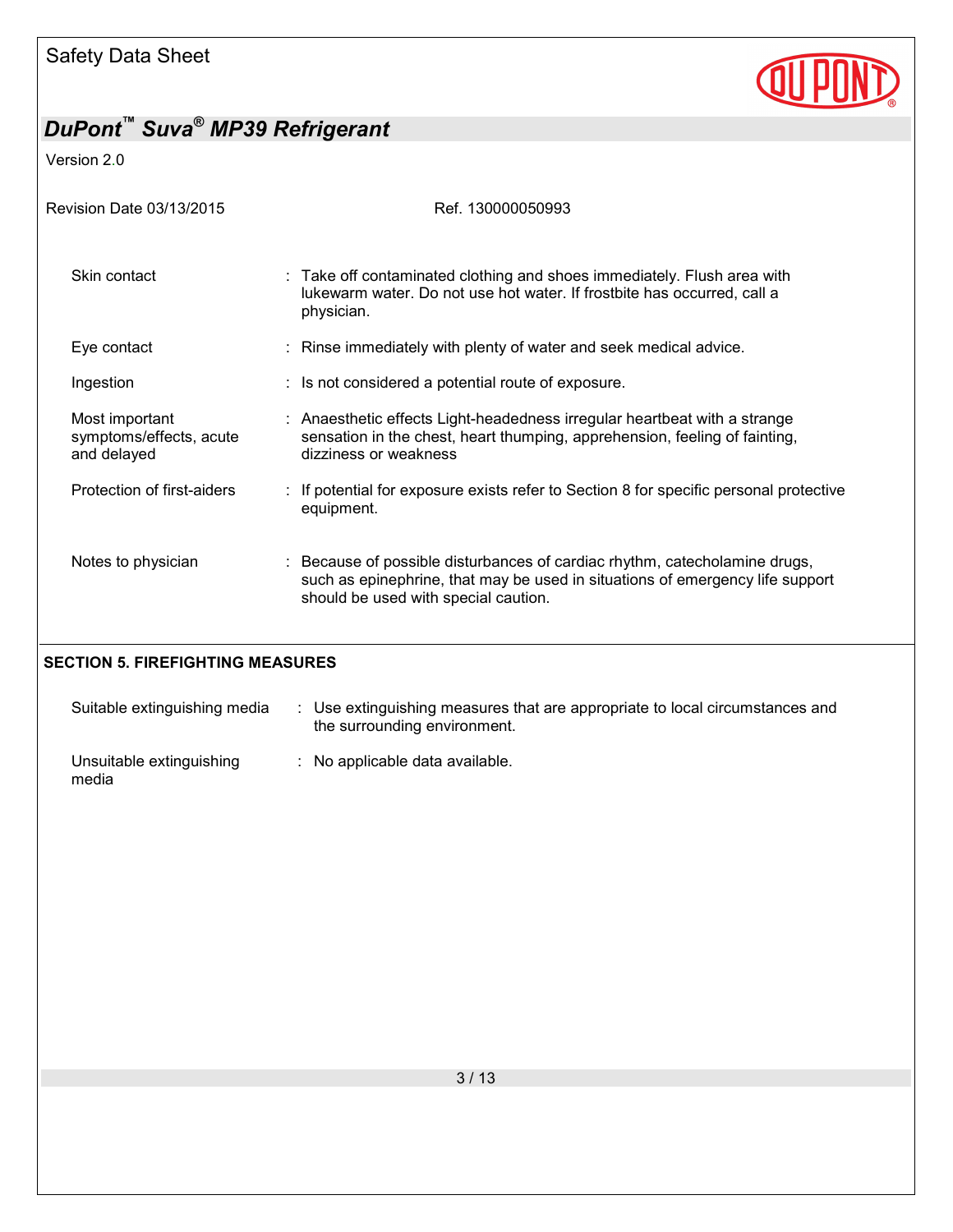Version 2.0

Revision Date 03/13/2015 Ref. 130000050993 Specific hazards : Cylinders are equipped with pressure and temperature relief devices, but may still rupture under fire conditions. Decomposition may occur. Contact of welding or soldering torch flame with high concentrations of refrigerant can result in visible changes in the size and colour of the torch flame. This flame effect will only occur in concentrations of product well above the recommended exposure limit. Therefore stop all work and ventilate to disperse refrigerant vapors from the work area before using any open flames. This substance is not flammable in air at temperatures up to 100 deg. C (212 deg. F) at atmospheric pressure. However, mixtures of this substance with high concentrations of air at elevated pressure and/or temperature can become combustible in the presence of an ignition source. This substance can also become combustible in an oxygen enriched environment (oxygen concentrations greater than that in air). Whether a mixture containing this substance and air, or this substance in an oxygen enriched atmosphere become combustible depends on the inter-relationship of 1) the temperature 2) the pressure, and 3) the proportion of oxygen in the mixture. In general, this substance should not be allowed to exist with air above atmospheric pressure or at high temperatures; or in an oxygen enriched environment. For example this substance should NOT be mixed with air under pressure for leak testing or other purposes. Experimental data have also been reported which indicate combustibility of this substance in the presence of certain concentrations of chlorine. Special protective equipment for firefighters : In the event of fire, wear self-contained breathing apparatus. Use personal protective equipment. Wear neoprene gloves during cleaning up work after a fire. Further information : Cool containers/tanks with water spray. Self-contained breathing apparatus (SCBA) is required if containers rupture and contents are released under fire conditions. Water runoff should be contained and neutralized prior to release. **SECTION 6. ACCIDENTAL RELEASE MEASURES** 

### NOTE: Review FIRE FIGHTING MEASURES and HANDLING (PERSONNEL) sections before proceeding with clean-up. Use appropriate PERSONAL PROTECTIVE EQUIPMENT during clean-up.

Safeguards (Personnel) : Evacuate personnel to safe areas. Ventilate area, especially low or enclosed places where heavy vapours might collect.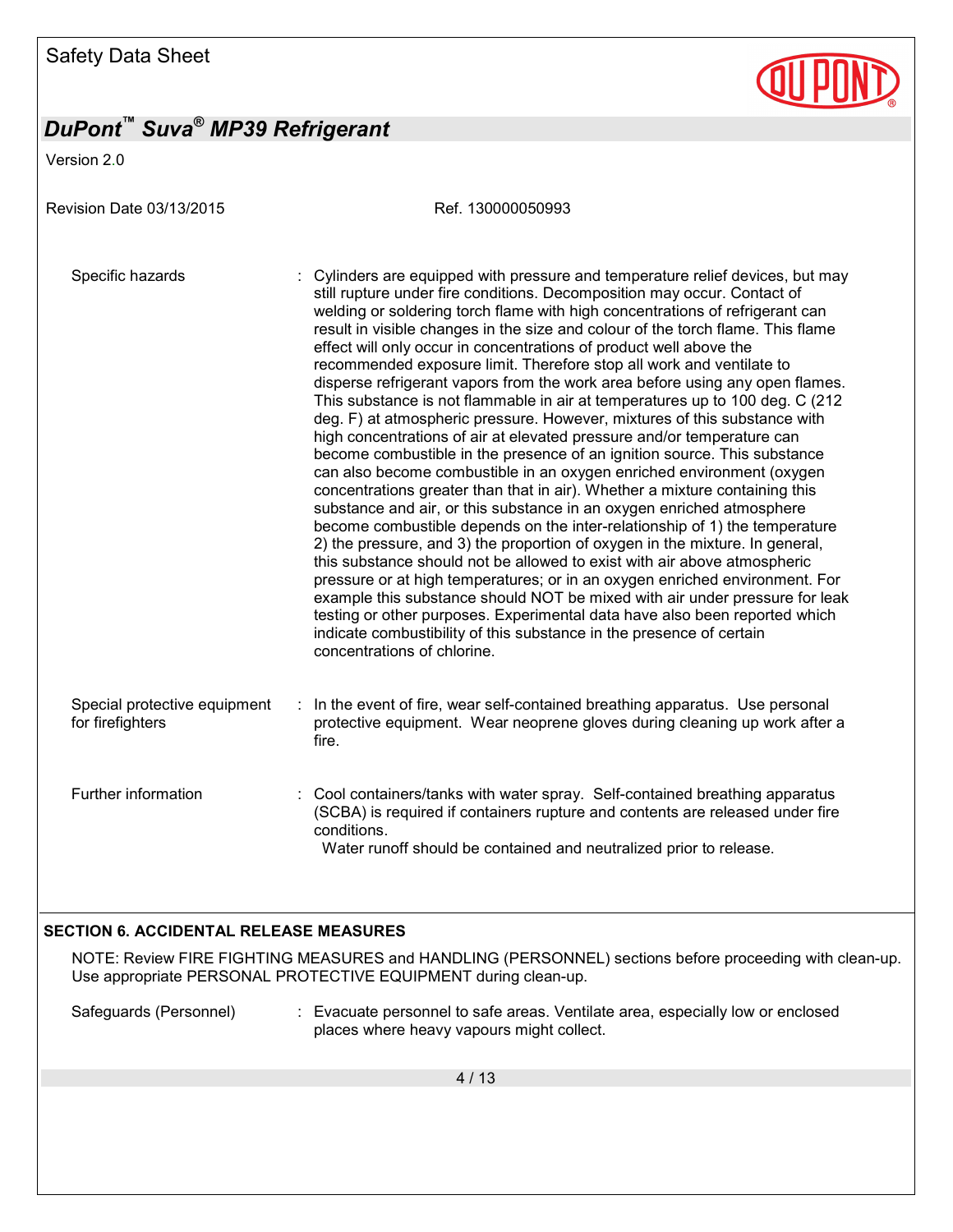

Version 2.0

| Revision Date 03/13/2015                                       | Ref. 130000050993                                                                                                                                                                                                                                                                                                                                                                                                                                                                                                                                                                                                                                                                                                                                                                                                                                                                                |
|----------------------------------------------------------------|--------------------------------------------------------------------------------------------------------------------------------------------------------------------------------------------------------------------------------------------------------------------------------------------------------------------------------------------------------------------------------------------------------------------------------------------------------------------------------------------------------------------------------------------------------------------------------------------------------------------------------------------------------------------------------------------------------------------------------------------------------------------------------------------------------------------------------------------------------------------------------------------------|
| <b>Environmental precautions</b>                               | : Should not be released into the environment.<br>In accordance with local and national regulations.                                                                                                                                                                                                                                                                                                                                                                                                                                                                                                                                                                                                                                                                                                                                                                                             |
| Spill Cleanup                                                  | : Evaporates.<br>Ventilate area using forced ventilation, especially low or enclosed places<br>where heavy vapors might collect.                                                                                                                                                                                                                                                                                                                                                                                                                                                                                                                                                                                                                                                                                                                                                                 |
| <b>Accidental Release Measures</b>                             | : Avoid open flames and high temperatures. Self-contained breathing<br>apparatus (SCBA) is required if a large release occurs.                                                                                                                                                                                                                                                                                                                                                                                                                                                                                                                                                                                                                                                                                                                                                                   |
|                                                                |                                                                                                                                                                                                                                                                                                                                                                                                                                                                                                                                                                                                                                                                                                                                                                                                                                                                                                  |
| <b>SECTION 7. HANDLING AND STORAGE</b><br>Handling (Personnel) | : Avoid breathing vapours or mist. Avoid contact with skin, eyes and clothing.<br>Provide sufficient air exchange and/or exhaust in work rooms. For personal<br>protection see section 8.                                                                                                                                                                                                                                                                                                                                                                                                                                                                                                                                                                                                                                                                                                        |
| Handling (Physical Aspects)                                    | : The product should not be mixed with air for leak testing or used with air for<br>any other purpose above atmospheric pressure. Contact with chlorine or<br>other strong oxidizing agents should also be avoided.                                                                                                                                                                                                                                                                                                                                                                                                                                                                                                                                                                                                                                                                              |
| Dust explosion class                                           | : Not applicable                                                                                                                                                                                                                                                                                                                                                                                                                                                                                                                                                                                                                                                                                                                                                                                                                                                                                 |
| Storage                                                        | : Valve protection caps and valve outlet threaded plugs must remain in place<br>unless container is secured with valve outlet piped to use point. Do not drag,<br>slide or roll cylinders. Use a suitable hand truck for cylinder movement. Use a<br>pressure reducing regulator when connecting cylinder to lower pressure<br>(<3000 psig) piping or systems. Never attempt to lift cylinder by its cap. Use a<br>check valve or trap in the discharge line to prevent hazardous back flow into<br>the cylinder. Cylinders should be stored upright and firmly secured to<br>prevent falling or being knocked over.<br>Separate full containers from empty containers. Keep at temperature not<br>exceeding 52°C. Do not store near combustible materials. Avoid area where<br>salt or other corrosive materials are present.<br>The product has an indefinite shelf life when stored properly. |
| Storage period                                                 | $:$ > 10 yr                                                                                                                                                                                                                                                                                                                                                                                                                                                                                                                                                                                                                                                                                                                                                                                                                                                                                      |
| Storage temperature                                            | : < 52 °C (< 126 °F)                                                                                                                                                                                                                                                                                                                                                                                                                                                                                                                                                                                                                                                                                                                                                                                                                                                                             |
| <b>SECTION 8. EXPOSURE CONTROLS/PERSONAL PROTECTION</b>        |                                                                                                                                                                                                                                                                                                                                                                                                                                                                                                                                                                                                                                                                                                                                                                                                                                                                                                  |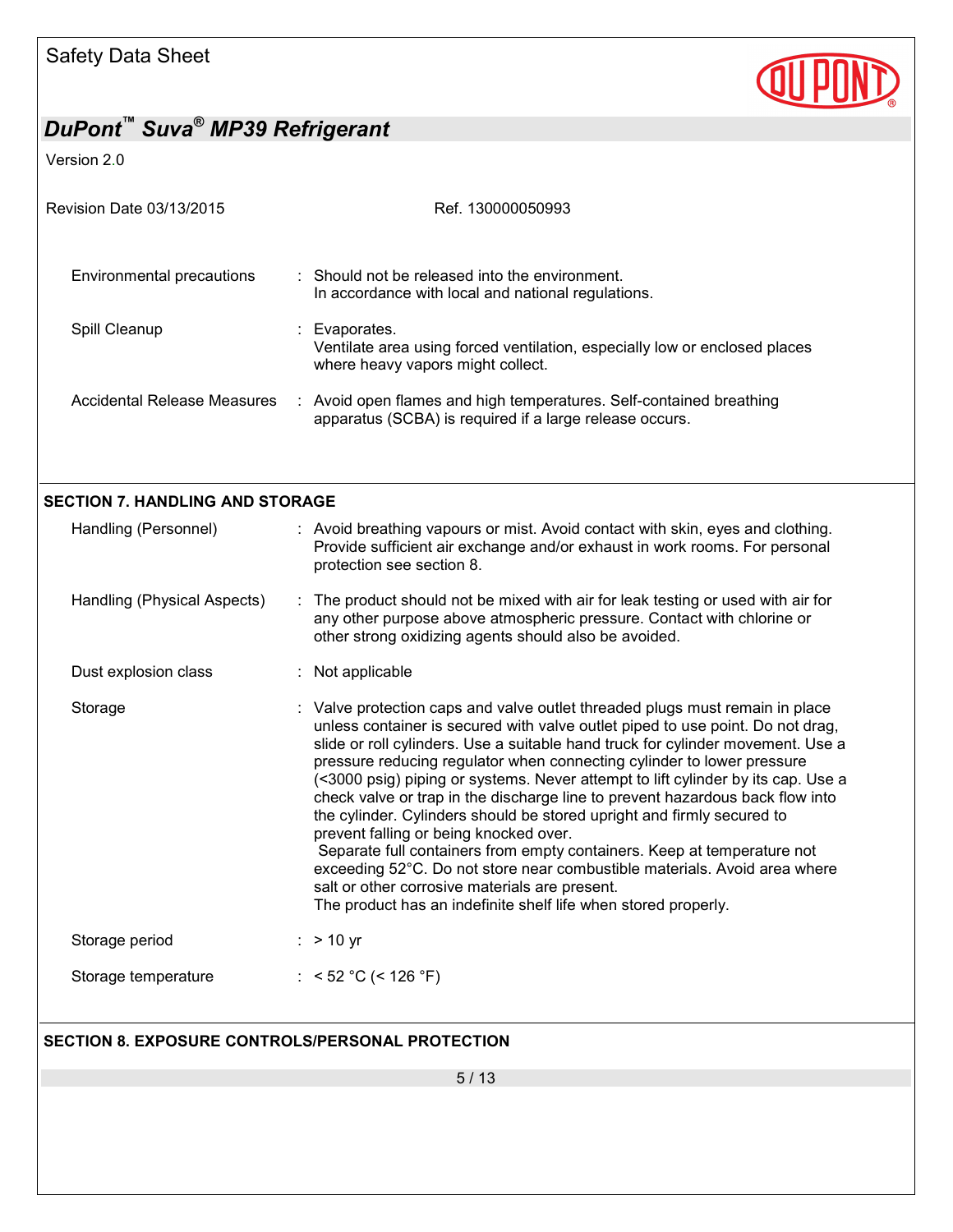

Version 2.0

| <b>Revision Date 03/13/2015</b>                            |          | Ref. 130000050993                          |                                                                                                                                                                                                                                                                                                                                                                                                   |
|------------------------------------------------------------|----------|--------------------------------------------|---------------------------------------------------------------------------------------------------------------------------------------------------------------------------------------------------------------------------------------------------------------------------------------------------------------------------------------------------------------------------------------------------|
| <b>Engineering controls</b>                                |          | entering enclosed areas.                   | : Use sufficient ventilation to keep employee exposure below recommended<br>limits. Local exhaust should be used when large amounts are released.<br>Mechanical ventilation should be used in low or enclosed places. Refrigerant<br>Concentration monitors may be necessary to determine vapor concentrations<br>in work areas prior to use of torches or other open flames, or if employees are |
| Personal protective equipment<br>Respiratory protection    |          | when using this product.                   | : Under normal manufacturing conditions, no respiratory protection is required                                                                                                                                                                                                                                                                                                                    |
| Hand protection                                            |          | : Additional protection: Impervious gloves |                                                                                                                                                                                                                                                                                                                                                                                                   |
| Eye protection                                             |          | contact with this material.                | : Wear safety glasses with side shields. Additionally wear a face shield where<br>the possibility exists for face contact due to splashing, spraying or airborne                                                                                                                                                                                                                                  |
| Protective measures                                        | occurs.  |                                            | : Self-contained breathing apparatus (SCBA) is required if a large release                                                                                                                                                                                                                                                                                                                        |
| <b>Exposure Guidelines</b><br><b>Exposure Limit Values</b> |          |                                            |                                                                                                                                                                                                                                                                                                                                                                                                   |
| Chlorodifluoromethane<br><b>TLV</b>                        | (ACGIH)  | 1,000 ppm                                  | <b>TWA</b>                                                                                                                                                                                                                                                                                                                                                                                        |
| 1-Chloro-1,2,2,2-tetrafluoroethane<br>AEL*                 | (DUPONT) | 1,000 ppm                                  | 8 & 12 hr. TWA                                                                                                                                                                                                                                                                                                                                                                                    |
| 1,1-Difluoroethane<br>AEL*                                 | (DUPONT) | 1,000 ppm                                  | 8 & 12 hr. TWA                                                                                                                                                                                                                                                                                                                                                                                    |
|                                                            |          |                                            |                                                                                                                                                                                                                                                                                                                                                                                                   |

\* AEL is DuPont's Acceptable Exposure Limit. Where governmentally imposed occupational exposure limits which are lower than the AEL are in effect, such limits shall take precedence.

### **SECTION 9. PHYSICAL AND CHEMICAL PROPERTIES**

Appearance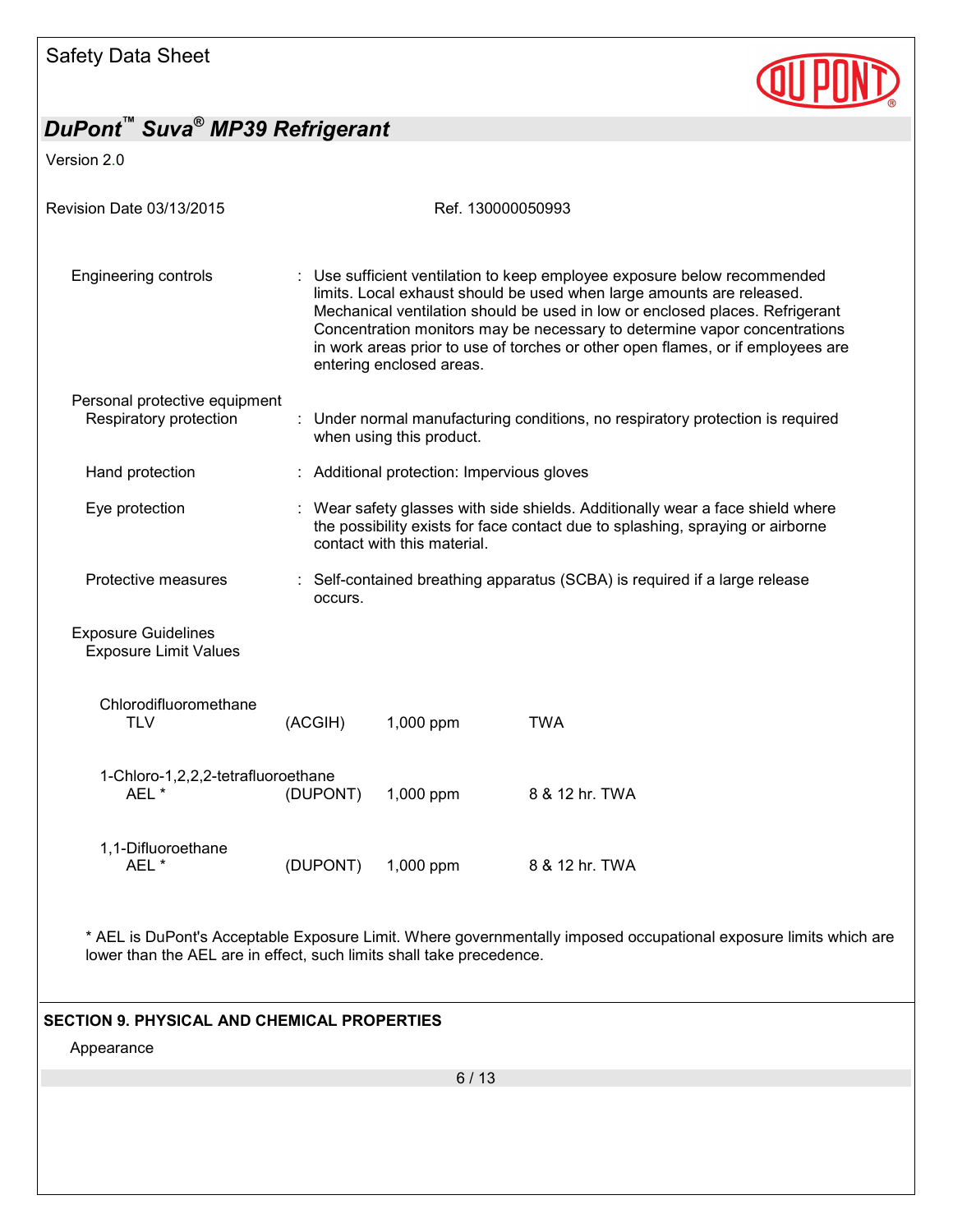

### Version 2.0

Ref. 130000050993

| Physical state<br>Form<br>Color            | gaseous<br>Liquefied gas<br>colourless                  |
|--------------------------------------------|---------------------------------------------------------|
| Odor                                       | : slight, ether-like                                    |
| Odor threshold                             | No applicable data available.                           |
| рH                                         | neutral<br>İ,                                           |
| Melting point/range                        | ÷<br>No applicable data available.                      |
| Boiling point/boiling range                | <b>Boiling point</b><br>t.<br>$-32.9 °C (-27.2 °F)$     |
| Flash point                                | does not flash<br>÷                                     |
| Evaporation rate                           | : > 1<br>$(CCL4=1.0)$                                   |
| Flammability (solid, gas)                  | Not applicable<br>÷                                     |
| Upper explosion limit                      | ř.<br>Method: None per ASTM E681                        |
| Lower explosion limit                      | Method: None per ASTM E681<br>Î,                        |
| Vapor pressure                             | 7,765 hPa at 25 °C (77 °F)<br>÷.                        |
| Vapor density                              | 3.3 at 25°C (77°F) and 1013 hPa (Air=1.0)               |
| Specific gravity (Relative<br>density)     | 1.19 at 25 °C (77 °F)<br>t.                             |
| Water solubility                           | 1.0 g/l at 25 °C (77 °F) at 1,013 hPa<br>$\ddot{\cdot}$ |
| Solubility(ies)                            | No applicable data available.<br>t,                     |
| Partition coefficient: n-<br>octanol/water | No applicable data available.<br>÷                      |
| Auto-ignition temperature                  | No applicable data available.<br>÷.                     |
| Ignition temperature                       | 681 °C<br>t                                             |
|                                            |                                                         |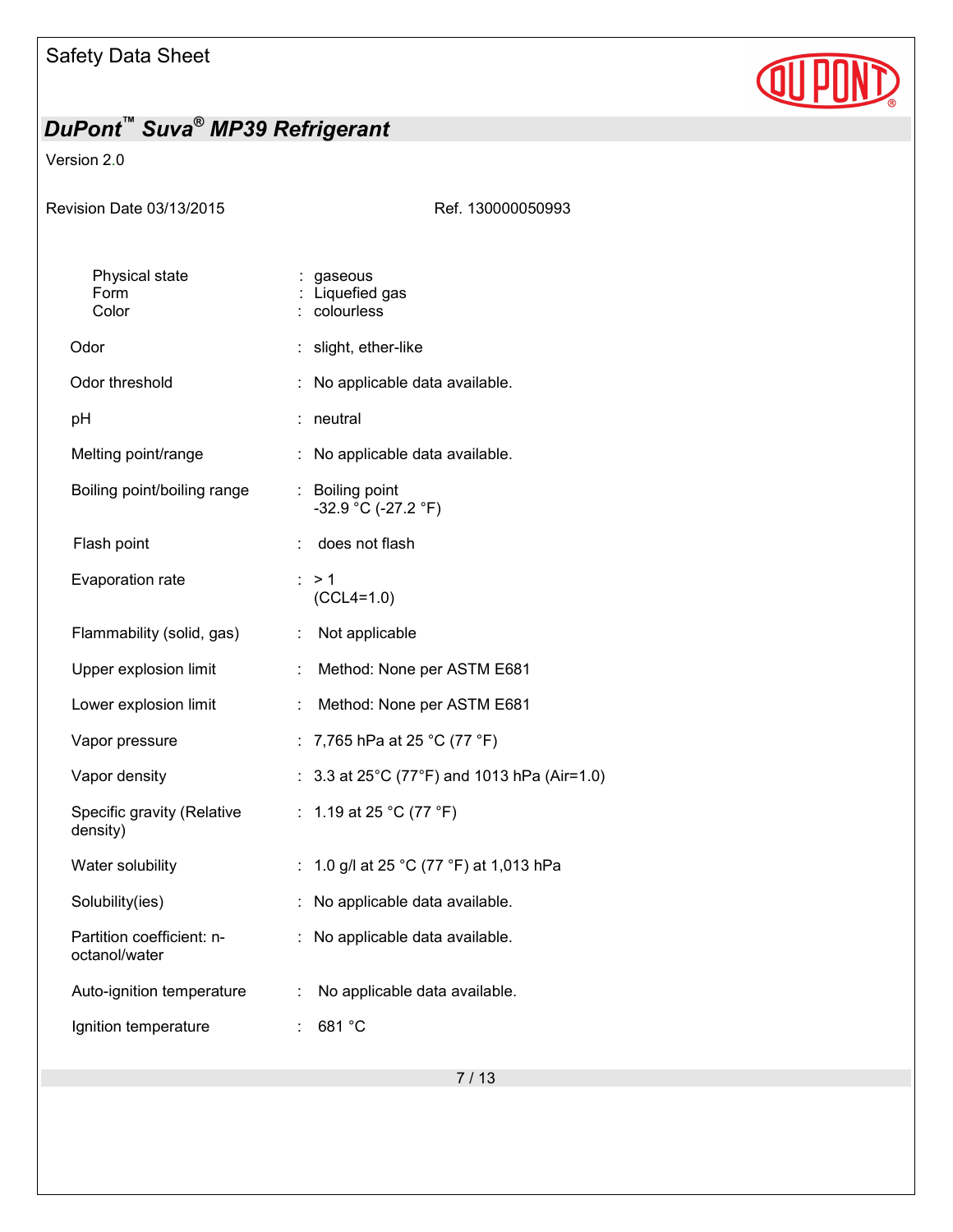

### Version 2.0

|  | Revision Date 03/13/2015 |
|--|--------------------------|
|  |                          |

Ref. 130000050993

| Decomposition temperature | : No applicable data available. |
|---------------------------|---------------------------------|
| Viscosity, kinematic      | : No applicable data available. |
| Viscosity                 | : No applicable data available. |
| % Volatile                | : $100\%$                       |

| <b>SECTION 10. STABILITY AND REACTIVITY</b> |   |                                                                                                                                                                                                                                                                                                                    |  |
|---------------------------------------------|---|--------------------------------------------------------------------------------------------------------------------------------------------------------------------------------------------------------------------------------------------------------------------------------------------------------------------|--|
| Reactivity                                  |   | Stable at normal ambient temperature and pressure.                                                                                                                                                                                                                                                                 |  |
| Chemical stability                          |   | Stable under recommended storage conditions.                                                                                                                                                                                                                                                                       |  |
| Possibility of hazardous<br>reactions       |   | Polymerization will not occur.                                                                                                                                                                                                                                                                                     |  |
| Conditions to avoid                         |   | Avoid open flames and high temperatures.                                                                                                                                                                                                                                                                           |  |
| Incompatible materials                      |   | Alkali metals Alkaline earth metals, Powdered metals, Powdered metal salts                                                                                                                                                                                                                                         |  |
| Hazardous decomposition<br>products         | ÷ | Decomposition products are hazardous., This material can be decomposed<br>by high temperatures (open flames, glowing metal surfaces, etc.) forming<br>hydrochloric and hydrofluoric acids, and possibly carbonyl halides., These<br>materials are toxic and irritating., Avoid contact with decomposition products |  |

### **SECTION 11. TOXICOLOGICAL INFORMATION**

| Chlorodifluoromethane (HCFC-22)                                    |                                                                                                     |
|--------------------------------------------------------------------|-----------------------------------------------------------------------------------------------------|
| Inhalation 4 h LC50                                                | > 150000 ppm, Mouse                                                                                 |
| Inhalation Low Observed<br>Adverse Effect<br>Concentration (LOAEC) | 50000 ppm, Dog<br>÷.<br>Cardiac sensitization                                                       |
| Inhalation No Observed                                             | 25000 ppm, Dog<br>÷.                                                                                |
| Adverse Effect                                                     | Cardiac sensitization                                                                               |
| Concentration                                                      |                                                                                                     |
| Skin irritation                                                    | Not expected to cause skin irritation based on expert review of the<br>properties of the substance. |
| Eye irritation                                                     | Not expected to cause eye irritation based on expert review of the<br>properties of the substance.  |
|                                                                    | 8/13                                                                                                |
|                                                                    |                                                                                                     |
|                                                                    |                                                                                                     |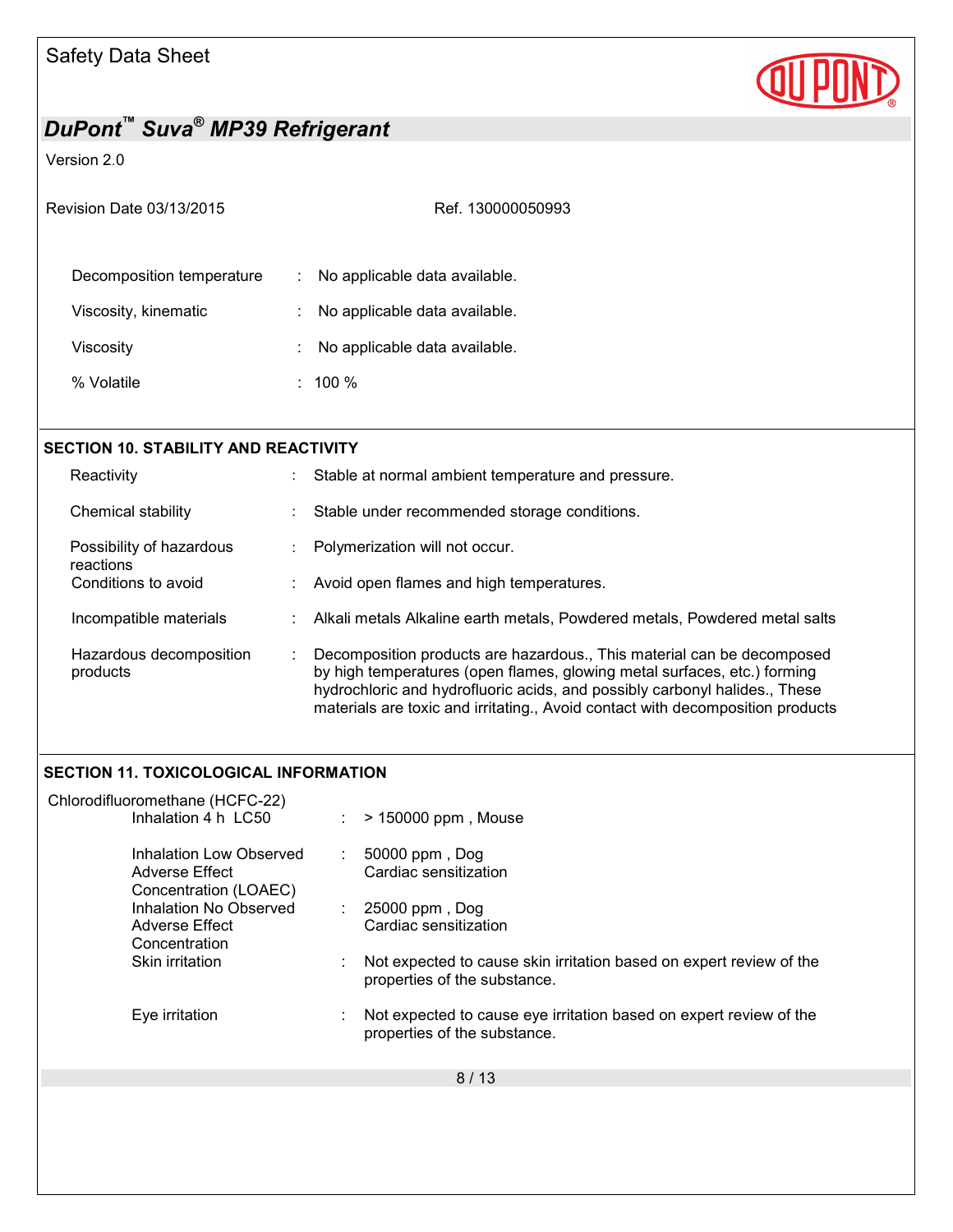

## *DuPont™ Suva® MP39 Refrigerant*  Version 2.0 Revision Date 03/13/2015 Revision Date 03/13/2015 9 / 13 Skin sensitization : Not expected to cause sensitization based on expert review of the properties of the substance. Repeated dose toxicity : Inhalation **Mouse**  gas No toxicologically significant effects were found. Carcinogenicity : Not classifiable as a human carcinogen. Overall weight of evidence indicates that the substance is not carcinogenic. Mutagenicity **interest in the State of Animal testing did not show any mutagenic effects.** Experiments showed mutagenic effects in cultured bacterial cells. Reproductive toxicity **:** No toxicity to reproduction Teratogenicity **in the Community of the Communist** Constant and the Constanting Showed effects on embryo-fetal development at levels equal to or above those causing maternal toxicity. Further information : Cardiac sensitisation threshold limit : 175000 mg/m3 1-Chloro-1,2,2,2-tetrafluoroethane (HCFC-124) Inhalation 4 h  $LC50$  :  $> 230000$  ppm, Rat Anaesthetic effects Central nervous system effects Inhalation Low Observed Adverse Effect Concentration (LOAEC) : 25000 ppm , Dog Cardiac sensitization Inhalation No Observed Adverse Effect Concentration : 10000 ppm , Dog Cardiac sensitization Skin irritation : Not expected to cause skin irritation based on expert review of the properties of the substance. Eye irritation : Not expected to cause eye irritation based on expert review of the properties of the substance. Skin sensitization : Not expected to cause sensitization based on expert review of the properties of the substance. Does not cause respiratory sensitisation.,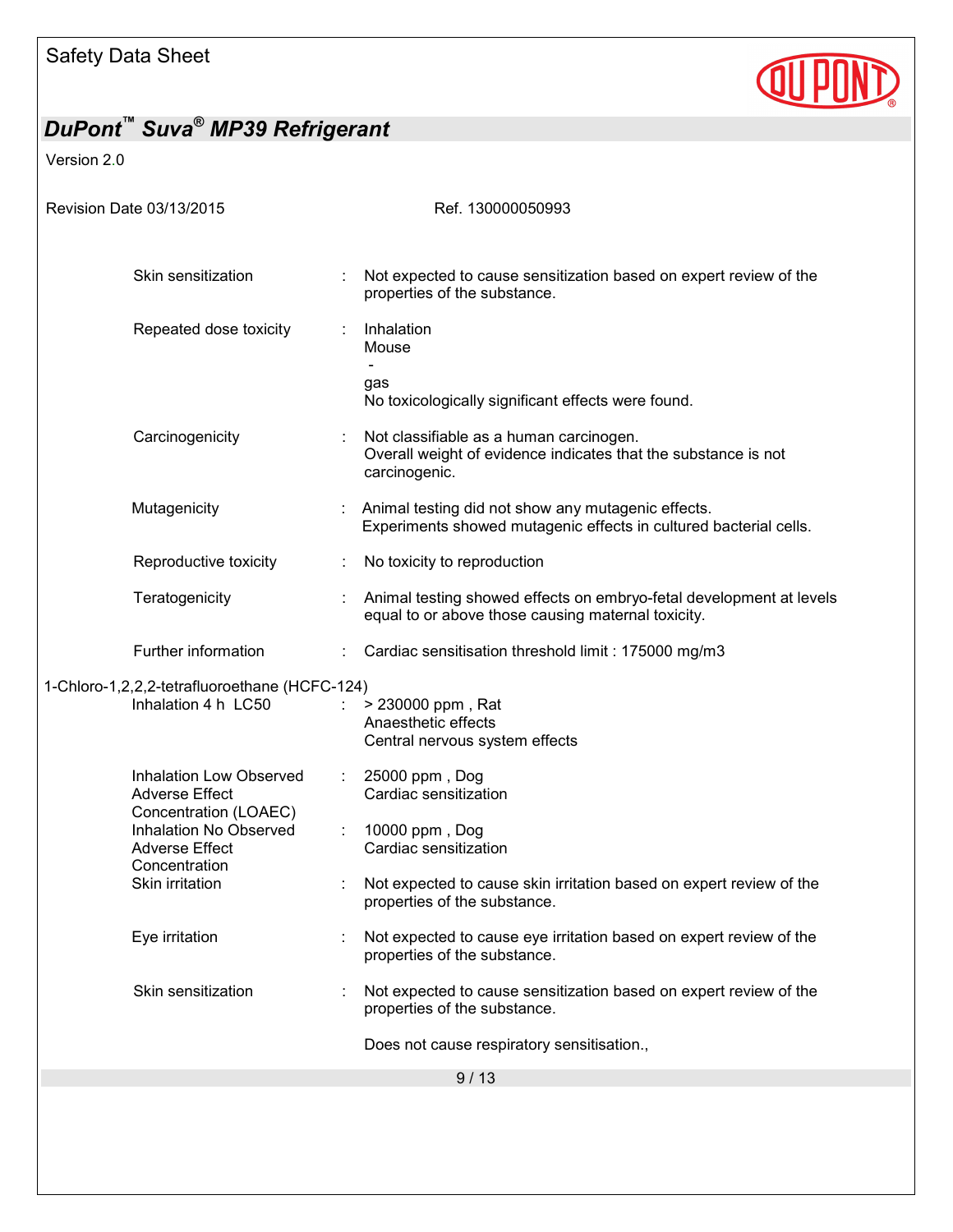

## *DuPont™ Suva® MP39 Refrigerant*  Version 2.0 Revision Date 03/13/2015 Revision Date 03/13/2015 There are no reports of human respiratory sensitization. Repeated dose toxicity : Inhalation multiple species - No toxicologically significant effects were found. Carcinogenicity : Not classifiable as a human carcinogen. Mutagenicity : Tests on bacterial or mammalian cell cultures did not show mutagenic effects. Animal testing did not show any mutagenic effects. Teratogenicity **Example 20** : Animal testing showed no developmental toxicity. Further information : Cardiac sensitisation threshold limit : 140000 mg/m3 1,1-Difluoroethane (HFC-152a) Inhalation 4 h  $LC50$  :  $> 437500$  ppm, Rat Inhalation No Observed Adverse Effect Concentration : 50000 ppm , Dog Cardiac sensitization Inhalation Low Observed Adverse Effect Concentration (LOAEC) : 150000 ppm , Dog Cardiac sensitization Skin sensitization : Does not cause respiratory sensitisation., Rat Repeated dose toxicity : Inhalation Rat - NOAEL: 67.485 mg/l No toxicologically significant effects were found. Carcinogenicity : Not classifiable as a human carcinogen. Animal testing did not show any carcinogenic effects. Mutagenicity : Animal testing did not show any mutagenic effects. Did not cause genetic damage in cultured bacterial cells. Tests on mammalian cell cultures showed mutagenic effects. Reproductive toxicity : No toxicity to reproduction Animal testing showed no reproductive toxicity.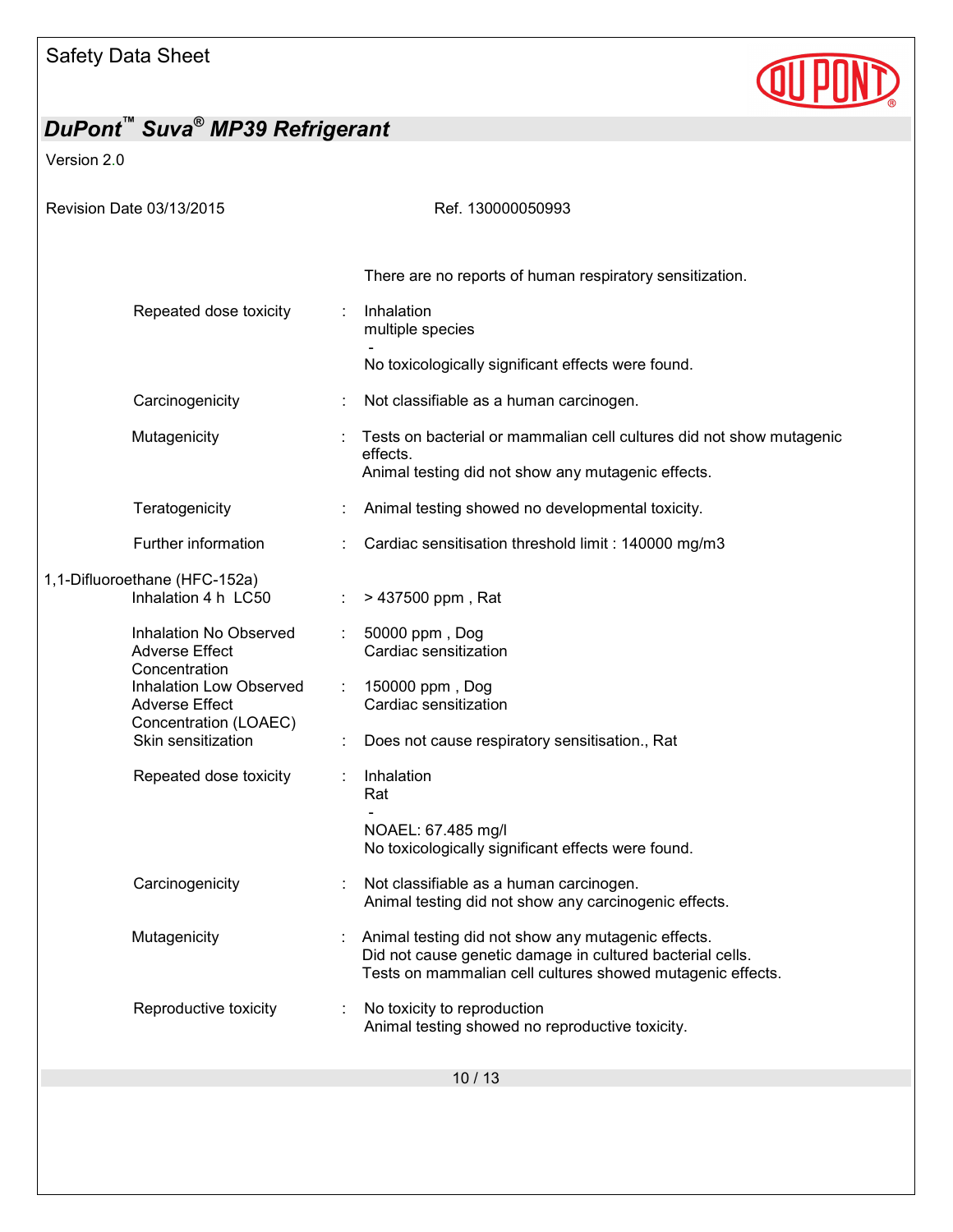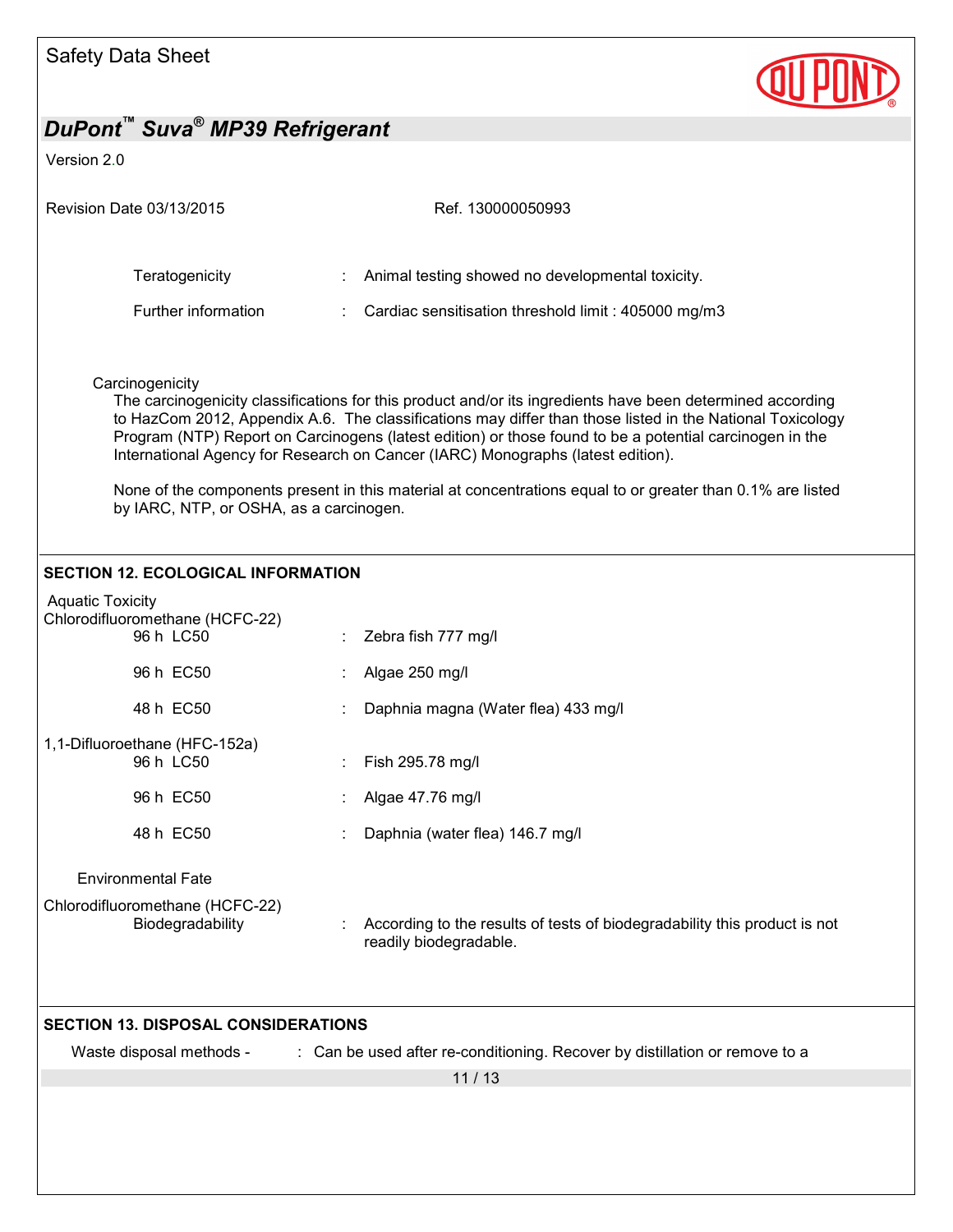

Version 2.0

| Revision Date 03/13/2015 | Ref. 130000050993                                                                                             |
|--------------------------|---------------------------------------------------------------------------------------------------------------|
| Product                  | permitted waste disposal facility. Comply with applicable Federal,<br>State/Provincial and Local Regulations. |
| Contaminated packaging   | : Empty pressure vessels should be returned to the supplier.                                                  |

## **SECTION 14. TRANSPORT INFORMATION**

| <b>DOT</b>  | UN number            | : 3163                                                                                  |
|-------------|----------------------|-----------------------------------------------------------------------------------------|
|             | Proper shipping name | : Liquefied gas, n.o.s. (Chlorodifluoromethane, 2-Chloro-<br>1,1,1,2-Tetrafluoroethane) |
|             | Class                | $\therefore$ 2.2                                                                        |
|             | Labelling No.        | $\therefore$ 2.2                                                                        |
| IATA C      | UN number            | : 3163                                                                                  |
|             | Proper shipping name | : Liquefied gas, n.o.s. (Chlorodifluoromethane, 2-Chloro-<br>1,1,1,2-Tetrafluoroethane) |
|             | Class                | $\therefore$ 2.2                                                                        |
|             | Labelling No.        | $\therefore$ 2.2                                                                        |
| <b>IMDG</b> | UN number            | : 3163                                                                                  |
|             | Proper shipping name | : LIQUEFIED GAS, N.O.S. (Chlorodifluoromethane, 2-<br>Chloro-1,1,1,2-Tetrafluoroethane) |
|             | Class                | $\therefore$ 2.2                                                                        |
|             | Labelling No.        | $\therefore$ 2.2                                                                        |

#### **SECTION 15. REGULATORY INFORMATION**

| SARA 313 Regulated<br>Chemical(s)         | : 1-Chloro-1,2,2,2-tetrafluoroethane, Chlorodifluoromethane                                                                                                                                                                   |
|-------------------------------------------|-------------------------------------------------------------------------------------------------------------------------------------------------------------------------------------------------------------------------------|
| PA Right to Know<br>Regulated Chemical(s) | : Substances on the Pennsylvania Hazardous Substances List present at a<br>concentration of 1% or more (0.01% for Special Hazardous Substances):<br>Chlorodifluoromethane                                                     |
| NJ Right to Know<br>Regulated Chemical(s) | : Substances on the New Jersey Workplace Hazardous Substance List present<br>at a concentration of 1% or more (0.1% for substances identified as<br>carcinogens, mutagens or teratogens): 1-Chloro-1,2,2,2-tetrafluoroethane, |
|                                           | 12 / 13                                                                                                                                                                                                                       |